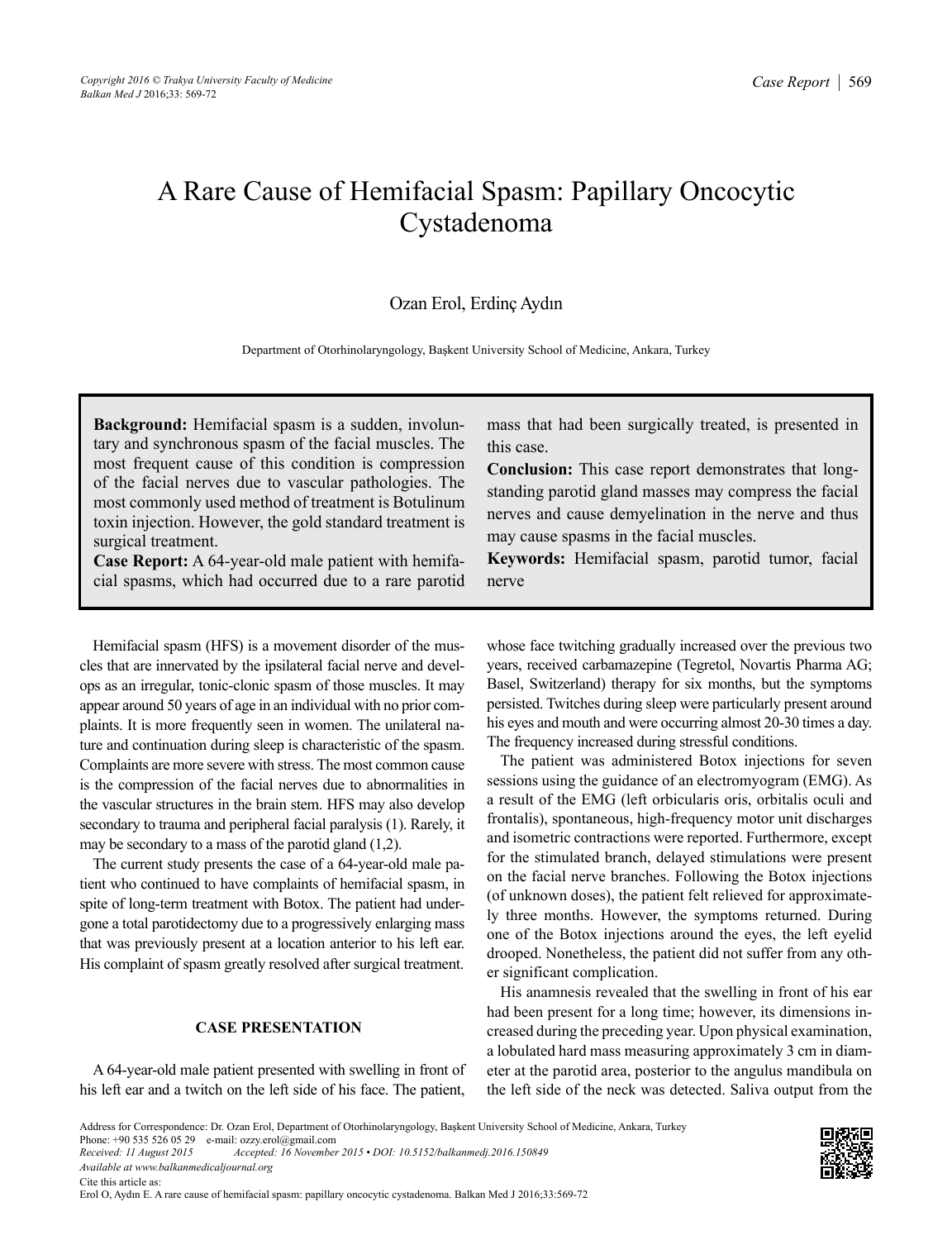

**FIG. 1. a, b.** MRI of the head and neck, axial (a) and coronal (b) views of left parotid gland. The lesion measuring 32x20 mm with no marked uptake of contrast material in the inferior and posterior neighborhood of the left parotid gland, including a cystic component, which was thought to be a lymphadenopathy.

left parotid gland had decreased. The neurological examination was normal. An elliptical image compatible with lymphadenopathy at the lower pole of the left parotid gland measuring 29x24 mm with a central echogenic hilus and a thick cortical rim was observed in a neck ultrasound performed at another center. Magnetic resonance imaging of the neck revealed a lesion measuring 32x20 mm with no marked uptake of contrast material in the inferior and posterior neighborhood of the left parotid gland, including a cystic component, which was thought to be a lymphadenopathy (Figure a,b).

The patient underwent a left total parotidectomy under general anesthesia. The mass located at the tail of the parotid gland extended to the deep part of the parotid gland. The lesion, which was easily dissected from the surrounding tissues, was excised together with all the parotid gland tissue while preserving the facial nerve. The histopathological examination revealed a "papillary oncocytic cystadenoma."

During the postoperative period, the twitching complaints of the patient largely resolved. No additional treatment was necessary during the six-month follow-up. Written informed consent was obtained from the participant of this study.

### **DISCUSSION**

Hemifacial spasm is a unilateral, involuntary and painless contraction of the facial muscles that are innerved by the sev-

enth cranial nerve (1). It was first described by Schultze in 1875. It was first mentioned in English in a book by Gowers titled, "Manual of Diseases of the Nervous System" in 1888. Gardner and Sawa reported in 1960 that this condition may be reversible when the etiologic factor causing the disease is removed (3). In the beginning, spasms are usually mild and clonic, while they may become severe and sometimes tonic with progression of the disease (4). Symptoms tend to be aggravated with changes in the emotional state and stress, as was seen in our case. It is generally seen in middle aged women and in the fifth decade. The female to male ratio is approximately 3/2 (4).

The most common cause of HFS is association of the facial nerves at the entry region of the nerve root of the brain stem with pathological vascular structures. Other rare causes include tumors (most frequently cerebellopontine angle tumors), bone diseases (Paget's disease), nerve injuries, trauma, hypothyroidism, idiopathic intracranial hypertension, and multiple sclerosis (4). No etiologic factors can be detected in the vast majority of patients. However, a detailed anamnesis should be obtained and a physical examination including a neurological examination and magnetic resonance imaging should be performed to make the diagnosis and define the etiological factors (5).

One of the rare causes of HFS is lesions of the parotid gland. Several cases of hemifacial spasm have been reported in the literature, secondary to lesions of the parotid glands. Papillary oncocytic cystadenoma was present in our case. Cystadeno-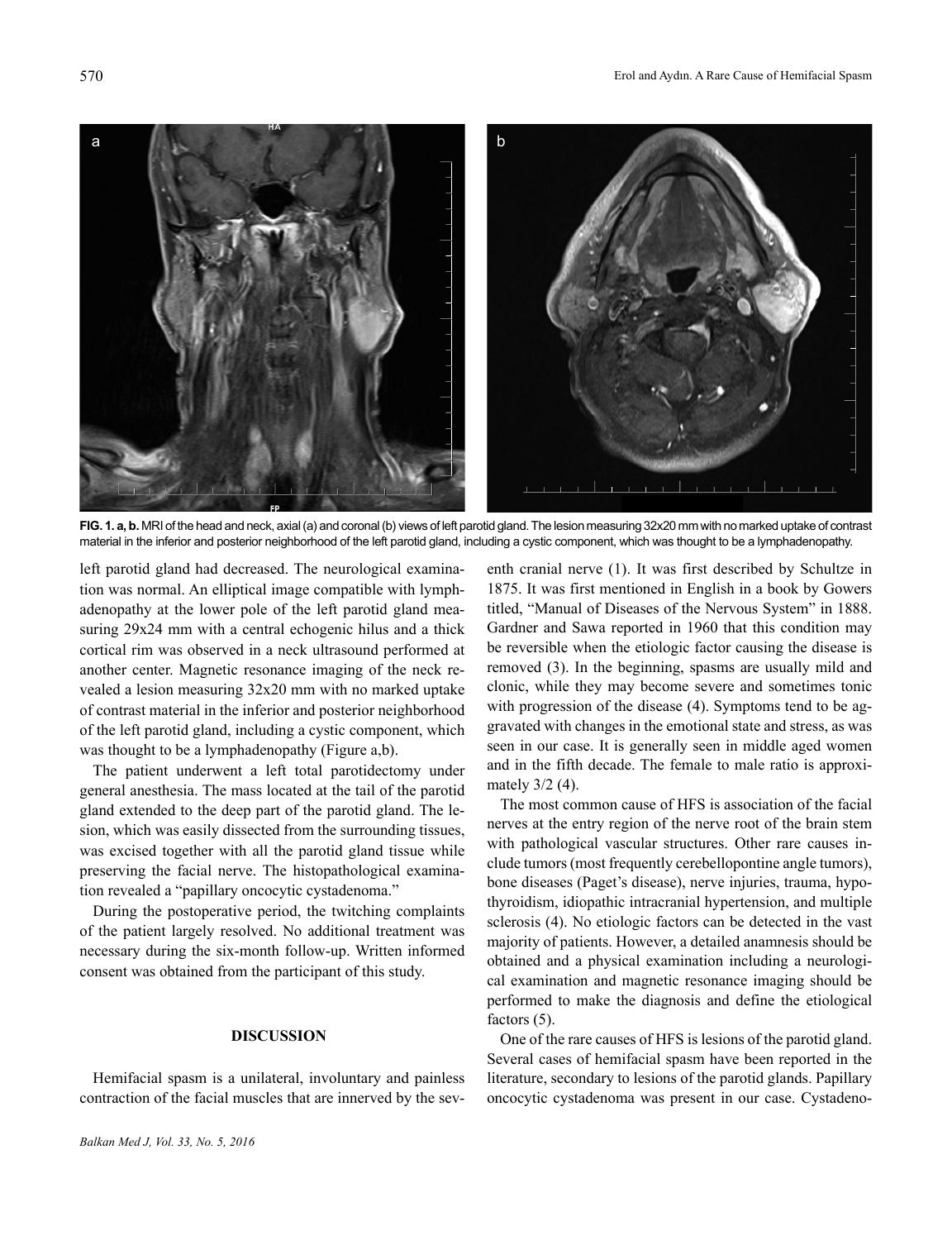mas of the salivary gland are rarely seen encapsulated tumors with regular borders and possible intracystic papillary extensions as well as oncocystic features. They are benign and multicystic tumors originating from the epithelium of the salivary gland canals that could not be differentiated. The past medical history of the patient generally reveals painless swelling in the neck, which is present for a long time, as was the case in this case reported here (5,6).

Although there are several theories related to the pathophysiology of HFS, ephaptic transmission is most commonly accepted. Transmission in the axon that has lost its myelin may skip to a neighboring nerve when passing through a region that is not enveloped, when deviating from its original pathway. This condition is called ephaptic transmission. Therefore, mistaken transmission of a stimulus occurs in a nerve unrelated to that process. This pathological condition is thought to cause the pathophysiology of HFS. A lesion on the nerve with unknown etiology is generally thought to cause ephaptic transmission between the facial motor nerves in that region, which creates spasms by carrying intense and spontaneous impulses episodically to the peripheral muscles. Another theory is the development of abnormal and multiple branching after axonal regeneration. Increased excitability of the facial motor neurons is thought to occur secondary to this condition (5-7).

Facial twitches, which are one of the diseases included in the differential diagnosis of HFS, are involuntary movements in other muscles of the body in addition to the facial muscles. The difference of this condition from hemifacial spasm is the partial inhibition of the movements. Blepharospasm, on the other hand, is differentiated from hemifacial spasm by bilateral symmetrical and synchronous involvement of the eye muscles. In oromandibular dystonia, repetitive and continuous twitches are present in the muscles of the lower face, jaw, tongue, pharynx and oral muscles, with no involvement of the ophthalmic muscles. Facial myokymia is a continuous and wave-like involuntary spasm of the facial muscles. Stereotypical movements of the face, neck, and arms occur in tardive dyskinesia. Rotation of the body and wrinkling in the face are characteristic. Focal seizures affecting half of the face in focal epileptic seizures are confused with facial twitches and electroencephalogram is important in the differential diagnosis. A characteristic feature of psychogenic facial twitches, on the other hand, is the absence of twitches during sleep (8).

Hemifacial spasm can be treated medically or surgically. The most important point is to define the underlying pathology. The purpose of the drugs used for medical treatment such as carbamazepine, anticholinergics, baclofen, haloperidol, and gabapentin is sedation. These drugs are considered only in mild cases and in inoperable cases, since their treatment effects are limited. Other than this indication, they should not

Currently, Botulinum toxin (Botox) injection is frequently used as an alternative medical treatment. It was first used for facial twitches in 1985. Its success rate reaches 75-90% according to different reports; its duration of effect is limited to several months and its application should absolutely be repeated. Its complications include dry eyes, paralysis in the eyelids and facial muscles, diplopia and excessive tear secretion. The most common complication is eyelid ptosis. The most important disadvantages of this treatment are high cost and the requirement of repeated injections (8).

Surgical treatment is the gold standard for HFS treatment. Microvascular decompression is a frequently employed surgical procedure. It is a serious surgical intervention that requires experience and the use of a microscope and microsurgical instruments. Nevertheless, it provides long term and permanent improvement in 90% of the patients in contrast to botulinum toxin injection and drug treatments. It can be applied when repeated Botox injections fail or as a first line treatment option. In addition, surgical treatment should be considered as a first-line treatment option when a mass lesion is detected on the trajectory of the facial nerve (7-9). The anamnesis of the case presented here revealed a persistent hemifacial spasm in spite of long-term treatment with Botox. The progressive increase in the size of the swelling in front of the left ear and the facial twitches in the last one year suggested that the mass in the parotid gland might have compressed the facial nerve. During the first-week post-operative control of our patient, it was observed that the spasms ceased completely. However, during the subsequent period, there were spasms with one or two contractions every two or three days, which did not affect the daily life of the patient. There were also periods of several weeks in which no spasms were observed. These findings have led us to consider that the symptoms suffered by the patient were due to ephaptic transmission. Nonetheless, they support the hypothesis that the main etiological factor is a mass effect or local irritation. The substantial reduction in complaints of facial twitching following total parotidectomy proves the efficacy of etiology-oriented treatment planning and surgical treatment.

Hemifacial spasm is an irritating and disturbing condition, yet it is a treatable disease that affects the daily life of a patient. Botulinum toxin injection into the affected muscles is the most commonly used method in conservative treatment. However, surgical treatment is the gold standard. Etiological conditions should be sought out, and treatment should be planned accordingly.

This case report demonstrates that long-standing parotid gland masses may compress the facial nerves and cause demyelination in the nerve, which in turn may cause spasms in

*Balkan Med J, Vol. 33, No. 5, 2016*